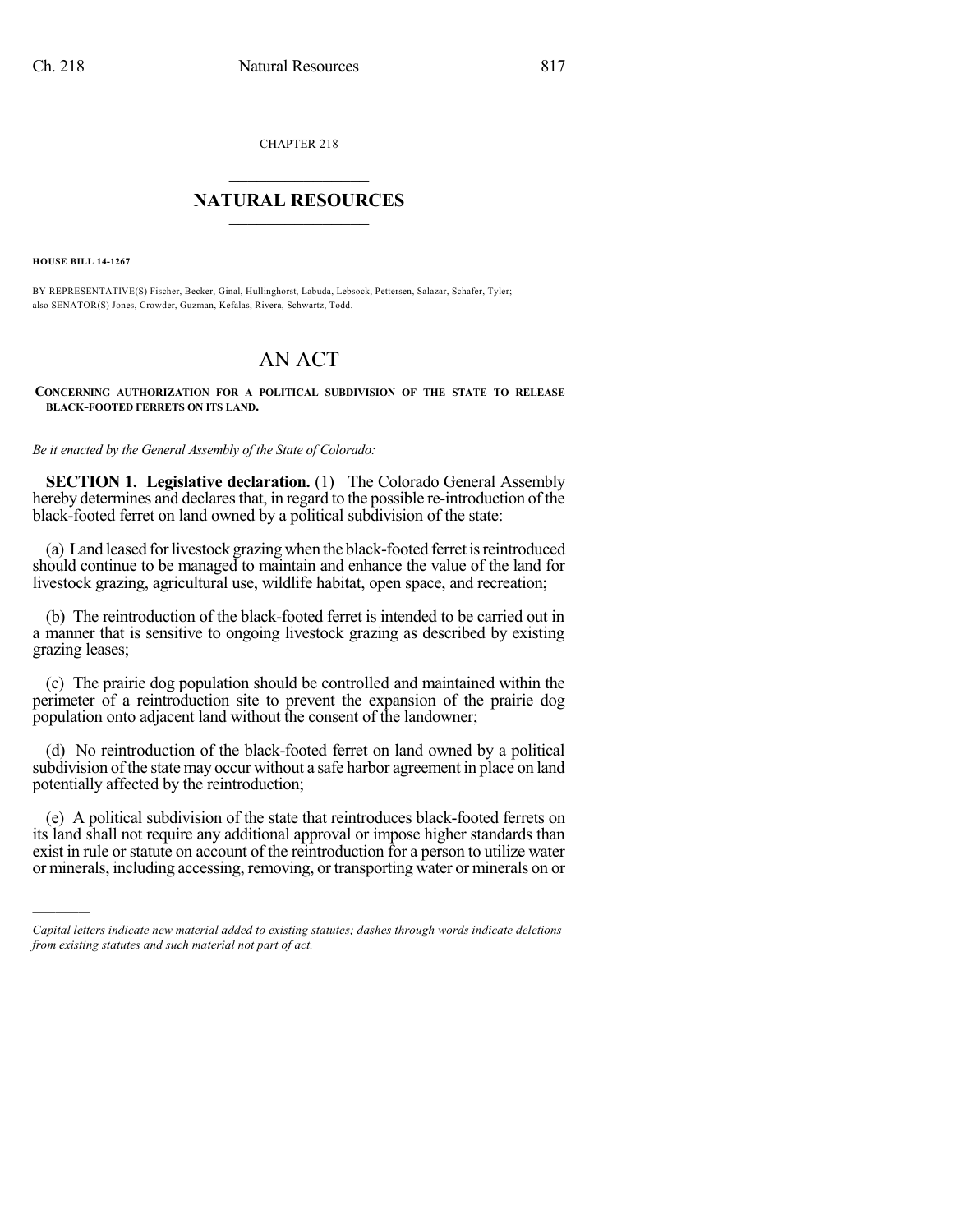from lands containing black-footed ferrets or adjacent to lands containing black-footed ferrets.

(f) As part of the planning to reintroduce the black-footed ferret on land owned by political subdivisions of the state, the appropriate political subdivision and reintroduction site owners shall hold an adequate number of stakeholder meetings with lessees and adjacent land owners before the reintroduction; and

(g) Education and outreach components should be incorporated into any reintroduction project on land owned by a political subdivision of the state.

**SECTION 2.** In Colorado Revised Statutes, 33-2-105.6, **amend** (4) (b) introductory portion and (4) (e); and **add** (4) (f) as follows:

**33-2-105.6. Reintroduction of the bonytail fish and the black-footed ferret.**  $(4)$  In addition to the requirements of paragraph  $(b)$  of subsection  $(1)$  of this section, the reintroduction of the black-footed ferret shall be conducted in accordance with the following requirements:

(b) Any effort to reintroduce the black-footed ferret in any areas outside the experimental population boundaries described in the black-footed ferret cooperative management plan, AS AMENDED, dated June 1995, shall require REQUIRES further legislative approval; except that a reintroduction of black-footed ferrets occurring on or after August 7, 2013, as amended, does not require further legislative approval if the reintroduction occurs on private land with landowner consent pursuant to OR ON THE LAND OF A POLITICAL SUBDIVISION OF THE STATE WITH THE SUBDIVISION'S APPROVAL,AND THE REINTRODUCTION IS IN ACCORDANCE WITH aprogrammatic safe harbor agreement and an enhancement-of-survival permit under 16 U.S.C. sec. 1539  $(a) (1) (A)$  that:

(e) Nothing in the black-footed ferret cooperative management plan, AS AMENDED, dated June 1995, shall affect AFFECTS current prairie dog management efforts on private lands OR ON THE LAND OF A POLITICAL SUBDIVISION OF THE STATE.

(f) (I) UNTIL JULY 1, 2019, ONLY THREE POLITICAL SUBDIVISIONS ARE AUTHORIZED TO REINTRODUCE BLACK-FOOTED FERRETS UNDER THIS SECTION. A POLITICAL SUBDIVISION OF THE STATE SHALL NOT REINTRODUCE BLACK-FOOTED FERRETS UNDER THIS SECTION UNLESS THE DIVISION OF PARKS AND WILDLIFE CERTIFIES THAT THE AUTHORIZATION WOULD NOT RESULT IN MORE THAN THREE POLITICAL SUBDIVISIONS OF THE STATE REINTRODUCING BLACK-FOOTED FERRETS UNDER THIS SECTION.

(II) THE DIVISION SHALL ADMINISTER THIS SUBSECTION (f) BY:

(A) TRACKING THE NUMBER OF POLITICAL SUBDIVISIONS THAT ARE AUTHORIZED TO RELEASE BLACK-FOOTED FERRETS UNDER THIS SECTION; AND

(B) DENYING CERTIFICATION TO A POLITICAL SUBDIVISION OF THE STATE IF CERTIFICATION WOULD RESULT IN MORE THAN THREE POLITICAL SUBDIVISIONS INTRODUCING BLACK-FOOTED FERRETS UNDER THIS SECTION.